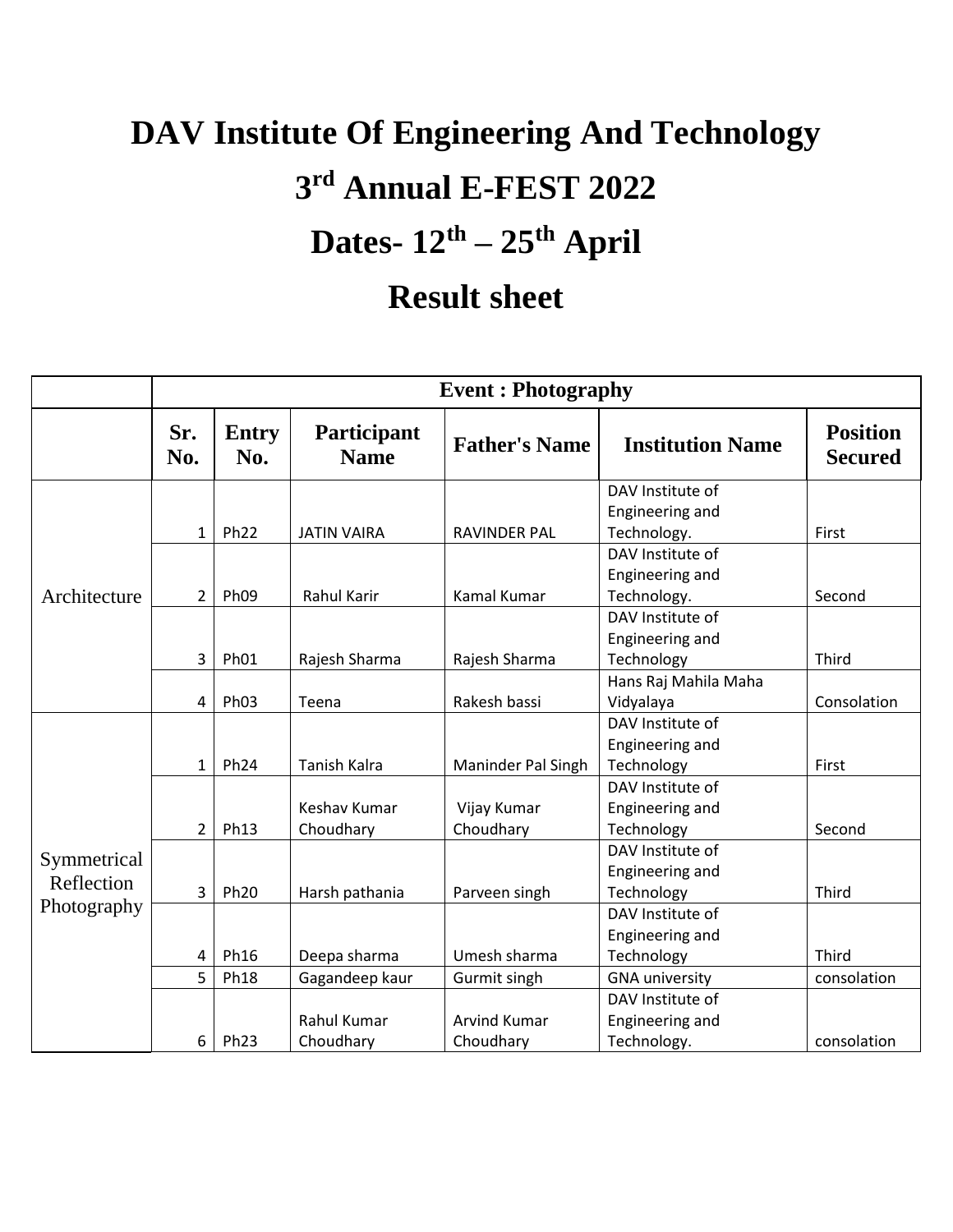|              | <b>Event: Photography</b> |                  |                                   |                                |                            |                                   |  |  |
|--------------|---------------------------|------------------|-----------------------------------|--------------------------------|----------------------------|-----------------------------------|--|--|
| Age<br>group | Sr. No.                   | Entry<br>No.     | <b>Participant</b><br><b>Name</b> | <b>Father's</b><br><b>Name</b> | <b>Institution Name</b>    | <b>Position</b><br><b>Secured</b> |  |  |
|              |                           | Ph19             | Akshit Airi                       | Munish airi                    | State public school        | First                             |  |  |
| Below 15     |                           | Ph <sub>21</sub> | taranveer<br>singh                | Surjit singh                   | St. Francis Convent School | Second                            |  |  |

|                | <b>Event: Videography</b> |                            |                         |                                   |             |  |  |  |  |
|----------------|---------------------------|----------------------------|-------------------------|-----------------------------------|-------------|--|--|--|--|
| Sr. No.        | <b>Entry</b><br>No.       | Participant<br><b>Name</b> | <b>Institution Name</b> | <b>Position</b><br><b>Secured</b> |             |  |  |  |  |
|                |                           |                            |                         | DAV Institute of Engineering      |             |  |  |  |  |
|                | Vd03                      | Simarjeet Singh            | Harbhajan Singh         | and Technology.                   | First       |  |  |  |  |
|                |                           | Harmanpreet                | S.Gurcharanjit          |                                   |             |  |  |  |  |
| $\overline{2}$ | Vd08                      | Kaur                       | Singh                   | <b>GNA university</b>             | Second      |  |  |  |  |
|                |                           |                            |                         | DAV Institute of Engineering      |             |  |  |  |  |
| 3              | Vd02                      | Sparsh Manni               | Ashwani kumar           | and Technology.                   | Third       |  |  |  |  |
|                |                           |                            |                         | Hans Raj mahila maha              |             |  |  |  |  |
|                | vd04                      | Teena                      | Rakesh Bassi            | vidyalaya.                        | Consolation |  |  |  |  |

|              | <b>Event: Beat Busters</b> |                  |                            |                                |                                   |                                   |  |  |
|--------------|----------------------------|------------------|----------------------------|--------------------------------|-----------------------------------|-----------------------------------|--|--|
| Age<br>group | Sr. No.                    | Entry<br>No.     | Participant<br><b>Name</b> | <b>Father's</b><br><b>Name</b> | <b>Institution Name</b>           | <b>Position</b><br><b>Secured</b> |  |  |
|              |                            |                  |                            | Mr Satish                      | Gopichand arya mahila             |                                   |  |  |
|              |                            | <b>BB02</b>      | Yashika singla             | singla                         | college                           | First                             |  |  |
| 19-24 Years  |                            |                  |                            | Shri Mohan                     | DAV Institute of                  |                                   |  |  |
|              | 2                          | BB <sub>03</sub> | Blaksh arora               | Lal Arora                      | <b>Engineering and Technology</b> | Second                            |  |  |
|              |                            |                  |                            |                                | DAV institute of                  |                                   |  |  |
|              | 3                          | <b>BB01</b>      | Amneet kaur                | Surjit singh                   | engineering and technology        | Third                             |  |  |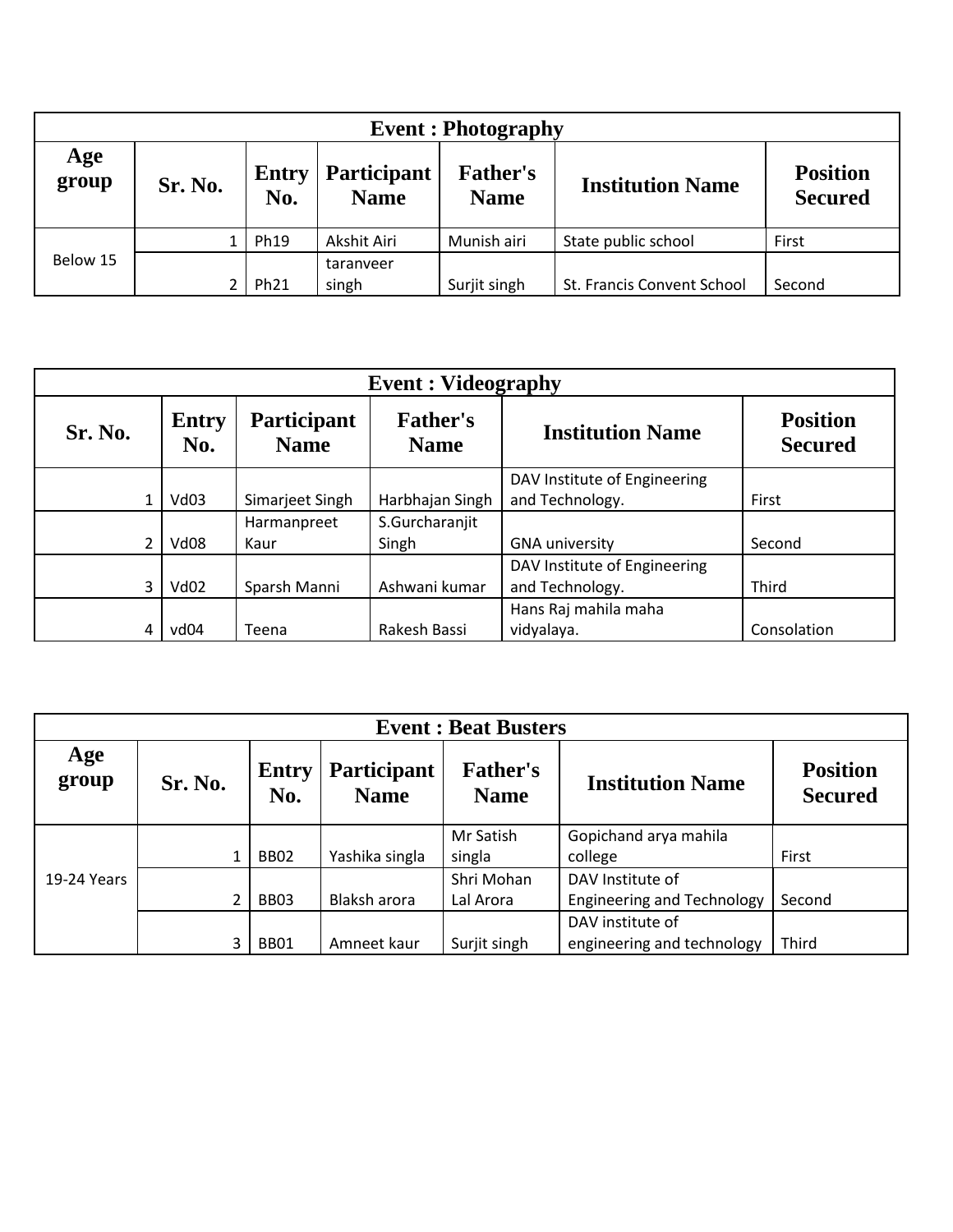| <b>Event</b> : Bhangra |                     |                            |                                |                              |                         |  |  |  |
|------------------------|---------------------|----------------------------|--------------------------------|------------------------------|-------------------------|--|--|--|
| Sr. No.                | <b>Entry</b><br>No. | Participant<br><b>Name</b> | <b>Father's</b><br><b>Name</b> | <b>Institution Name</b>      | <b>Position Secured</b> |  |  |  |
|                        |                     | Mansimran                  | S. Harinder                    |                              |                         |  |  |  |
|                        | BH <sub>03</sub>    | Singh Bhangu               | Singh Bhangu                   | PCTE BADDOWAL                | First                   |  |  |  |
|                        |                     |                            | <b>PARMINDER</b>               | DAV Institute of Engineering |                         |  |  |  |
|                        | BH <sub>05</sub>    | Divjot Singh               | KUMAR                          | and Technology               | Second                  |  |  |  |
|                        |                     |                            | Jagdambay                      | DAV institute of engineering |                         |  |  |  |
|                        | BH <sub>02</sub>    | Tarun kumar                | prashad                        | and technology               | Third                   |  |  |  |

|              | <b>Event: Gidha</b> |                     |                            |                                |                          |                                   |  |  |  |
|--------------|---------------------|---------------------|----------------------------|--------------------------------|--------------------------|-----------------------------------|--|--|--|
| Age<br>Group | Sr. No.             | <b>Entry</b><br>No. | Participant<br><b>Name</b> | <b>Father's</b><br><b>Name</b> | <b>Institution Name</b>  | <b>Position</b><br><b>Secured</b> |  |  |  |
| Below 15     |                     |                     |                            | Gaurav                         |                          |                                   |  |  |  |
| Years        | 1                   | GG03                | Yati Mahajan               | Mahajan                        | <b>MGN Public School</b> | First                             |  |  |  |
|              |                     |                     |                            |                                | DAV Institute of         |                                   |  |  |  |
|              |                     |                     |                            |                                | Engineering and          |                                   |  |  |  |
| 19-24 Years  | 1                   | GG02                | Amneet Kaur                | Surjit singh                   | Technology               | First                             |  |  |  |
|              |                     |                     |                            |                                | DAV Institute of         |                                   |  |  |  |
|              |                     |                     |                            |                                | Engineering and          |                                   |  |  |  |
|              | 2                   | GG01                | Shruti Sharma              | Raj kumar                      | Technology               | Second                            |  |  |  |

| <b>Event: Music competition</b> |                |                     |                            |                                |                         |                                   |  |
|---------------------------------|----------------|---------------------|----------------------------|--------------------------------|-------------------------|-----------------------------------|--|
| Age<br>Group                    | Sr. No.        | <b>Entry</b><br>No. | Participant<br><b>Name</b> | <b>Father's</b><br><b>Name</b> | <b>Institution Name</b> | <b>Position</b><br><b>Secured</b> |  |
| 16-18 Years                     |                |                     |                            | Rajinder                       |                         |                                   |  |
|                                 | $\mathbf{1}$   | MC03                | Anchal                     | Singh                          | <b>GNA University</b>   | First                             |  |
|                                 |                |                     | Kalyani                    | Munish                         |                         |                                   |  |
|                                 | 1              | MC02                | Sharma                     | <b>Sharma</b>                  | <b>HMV College</b>      | First                             |  |
|                                 |                |                     |                            |                                | DAV Institute of        |                                   |  |
|                                 |                |                     | Gurdarshan                 | Jaswinder                      | Engineering and         |                                   |  |
| 19-24 Years                     | $\overline{2}$ | mc <sub>05</sub>    | Singh                      | singh                          | Technology              | Second                            |  |
|                                 |                |                     |                            |                                | DAV Institute of        |                                   |  |
|                                 |                |                     |                            | Jagdeep                        | Engineering and         |                                   |  |
|                                 | 3              | MC01                | Harshjot Singh             | Singh                          | Technology              | <b>Third</b>                      |  |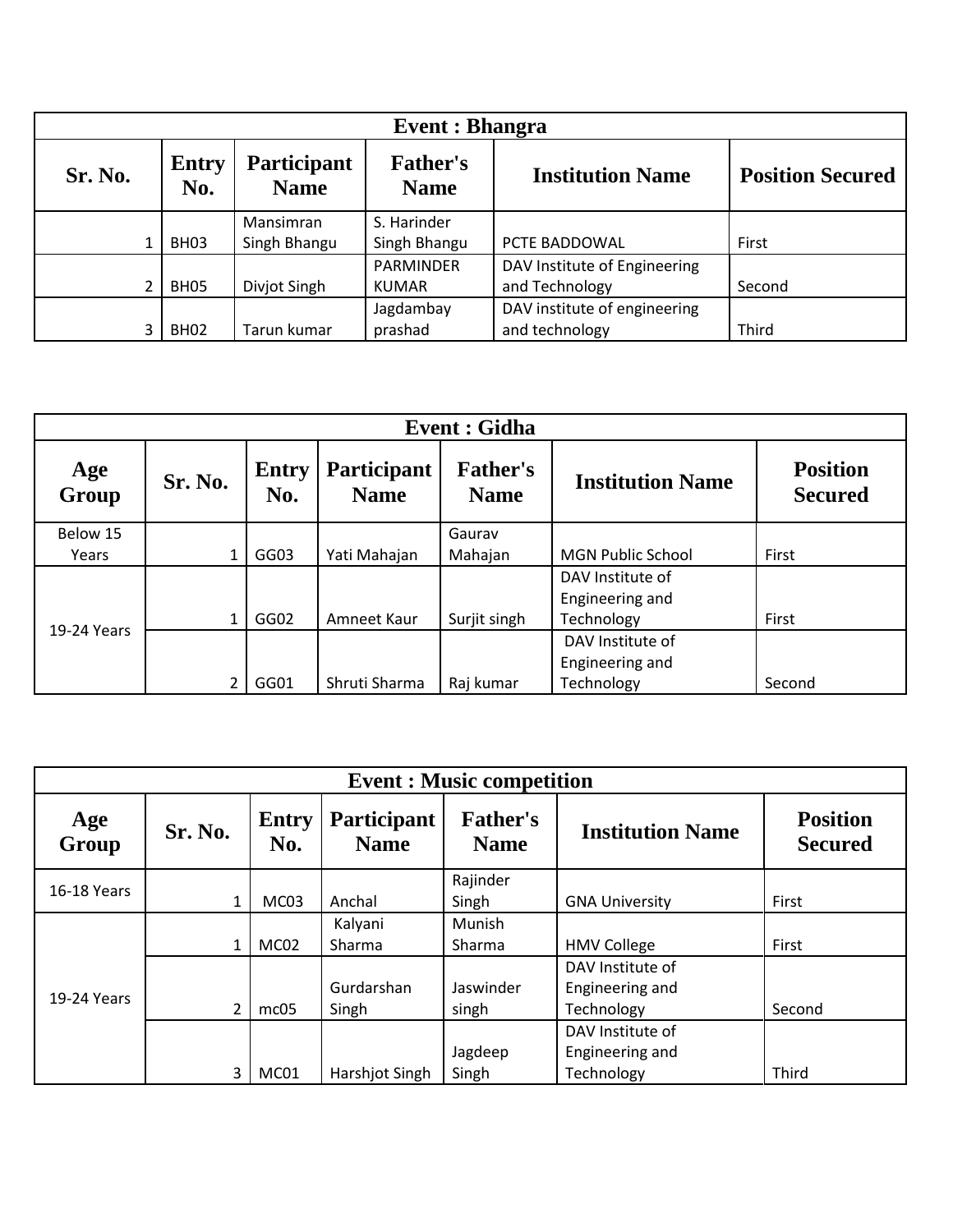| <b>Event: Story writing</b> |                |                  |                                   |                                |                                                   |                                   |  |
|-----------------------------|----------------|------------------|-----------------------------------|--------------------------------|---------------------------------------------------|-----------------------------------|--|
| Age<br>Group                | Sr. No.        | <b>Entry No.</b> | <b>Participant</b><br><b>Name</b> | <b>Father's</b><br><b>Name</b> | <b>Institution Name</b>                           | <b>Position</b><br><b>Secured</b> |  |
|                             | $\mathbf{1}$   | SW_05            | Naina Nanda                       | Sanjeev<br>Kumar Nanda         | DAV Institute of<br>Engineering and<br>Technology | First                             |  |
| 16-18<br>Years              | $\overline{2}$ | SW 03            | Niti Gupta                        | Rajeev Gupta                   | DAV Institute of<br>Engineering and<br>Technology | Consolation                       |  |

| <b>Event: Story writing</b>                                                                                                                                                                  |   |       |                  |               |                                                |             |
|----------------------------------------------------------------------------------------------------------------------------------------------------------------------------------------------|---|-------|------------------|---------------|------------------------------------------------|-------------|
| Sr.<br><b>Participant</b><br><b>Position</b><br><b>Father's</b><br><b>Entry</b><br><b>Institution Name</b><br>No.<br><b>Secured</b><br><b>Age Group</b><br>No.<br><b>Name</b><br><b>Name</b> |   |       |                  |               |                                                |             |
|                                                                                                                                                                                              |   | SW 01 | Muskan<br>Chawla | Rajeev chawla | DAV Institute of Engineering<br>and Technology | First       |
| 19-24 Years                                                                                                                                                                                  | ำ | SW 08 | Ishita Sehgal    | Vikas Sehgal  | DAV Institute of Engineering<br>and Technology | Consolation |

| <b>Event: Poem recitation</b>                                                                                    |                     |                                   |                                |                         |                                   |  |
|------------------------------------------------------------------------------------------------------------------|---------------------|-----------------------------------|--------------------------------|-------------------------|-----------------------------------|--|
| Sr. No.                                                                                                          | <b>Entry</b><br>No. | <b>Participant</b><br><b>Name</b> | <b>Father's</b><br><b>Name</b> | <b>Institution Name</b> | <b>Position</b><br><b>Secured</b> |  |
| DAV Institute of Engineering and<br><b>Gurdip Singh</b><br>Walia<br>PR 01<br>Yuvraj Walia<br>First<br>Technology |                     |                                   |                                |                         |                                   |  |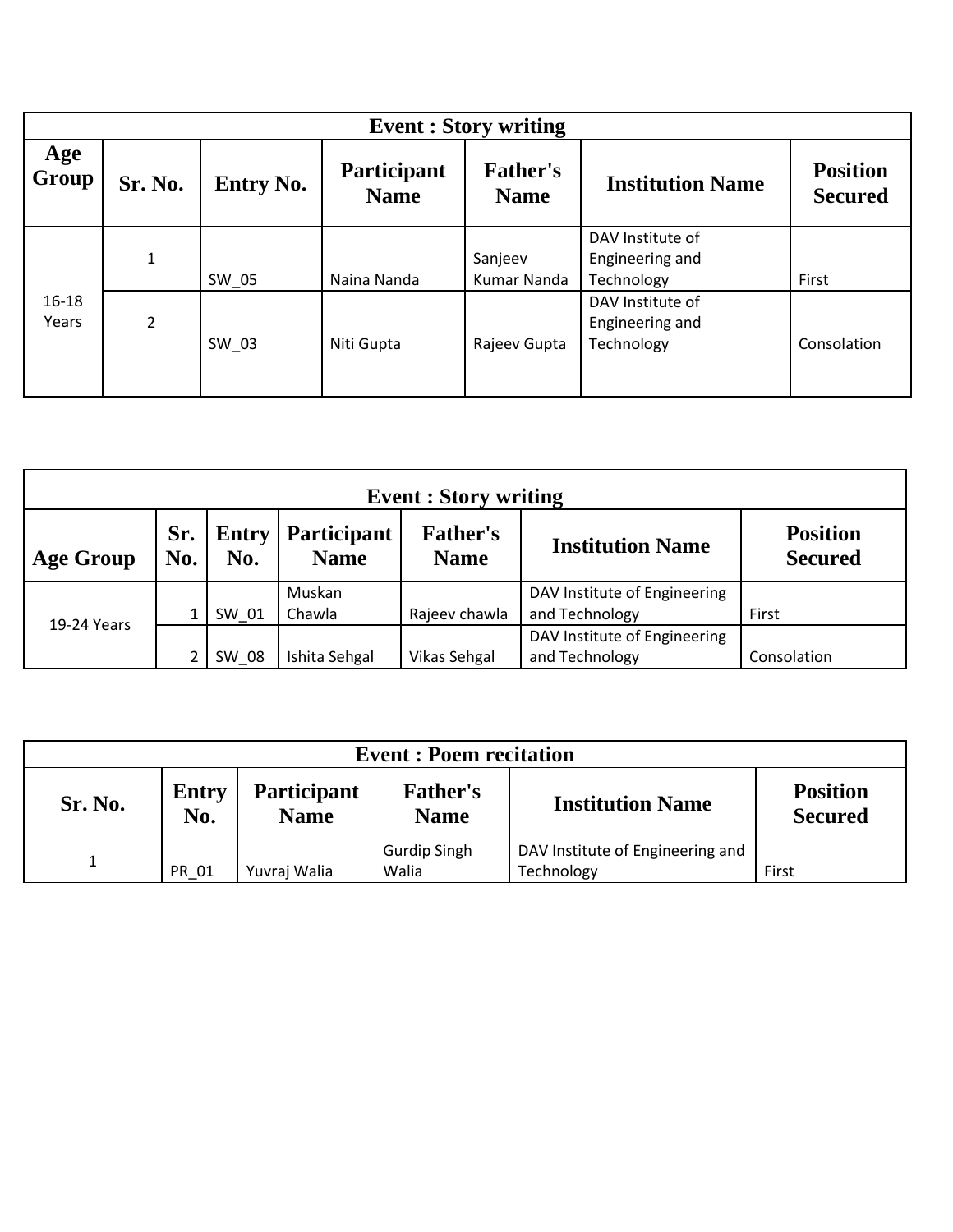|                                                                         | <b>Event: Quiz Event 3.0</b> |                         |                              |             |  |  |  |  |
|-------------------------------------------------------------------------|------------------------------|-------------------------|------------------------------|-------------|--|--|--|--|
| Participant<br><b>Father's</b><br>Sr. No.<br><b>Name</b><br><b>Name</b> |                              | <b>Institution Name</b> | <b>Position Secured</b>      |             |  |  |  |  |
|                                                                         | <b>VARUN</b>                 | SANDEEP                 | DAV Institute of Engineering |             |  |  |  |  |
|                                                                         | <b>CHATRATH</b>              | <b>CHATRATH</b>         | and Technology               | First       |  |  |  |  |
|                                                                         | Amandeep                     |                         | LYALLPUR KHALSA COLLEGE      |             |  |  |  |  |
|                                                                         | Singh                        | Rattan Singh            | <b>TECHNICAL CAMPUS</b>      | Second      |  |  |  |  |
|                                                                         |                              |                         | DAV Institute of Engineering |             |  |  |  |  |
| 3                                                                       | Bisimpreet kaur              | Gurchain singh          | and Technology               | Third       |  |  |  |  |
|                                                                         |                              |                         | DAV Institute of Engineering |             |  |  |  |  |
| 4                                                                       | Bhavya khanna                | Summir khanna           | and Technology               | Consolation |  |  |  |  |
|                                                                         |                              |                         | DAV Institute of Engineering |             |  |  |  |  |
| 5                                                                       | Sidharth Palsra              | Rajesh Palsra           | and Technology               | Consolation |  |  |  |  |

| <b>Event: Turban Tying</b> |         |                                   |                                |                           |                         |  |  |  |
|----------------------------|---------|-----------------------------------|--------------------------------|---------------------------|-------------------------|--|--|--|
| Age<br>Group               | Sr. No. | <b>Participant</b><br><b>Name</b> | <b>Father's</b><br><b>Name</b> | <b>Institution Name</b>   | <b>Position Secured</b> |  |  |  |
|                            |         | Harrachit                         |                                | Sri Guru Harkishan Public |                         |  |  |  |
| 16-18 Years                |         | Singh                             | Amrik Singh                    | School                    | First                   |  |  |  |
|                            |         |                                   | Inderjeet                      | Govt. Senior secondary    |                         |  |  |  |
|                            | 2       | Harjot Singh                      | Singh                          | school                    | Second                  |  |  |  |
|                            |         |                                   |                                | DAV Institute of          |                         |  |  |  |
| 19-24 Years                |         | Yuvraj Singh                      | <b>Gurdip Singh</b>            | Engineering and           |                         |  |  |  |
|                            |         | Walia                             | Walia                          | Technology                | First                   |  |  |  |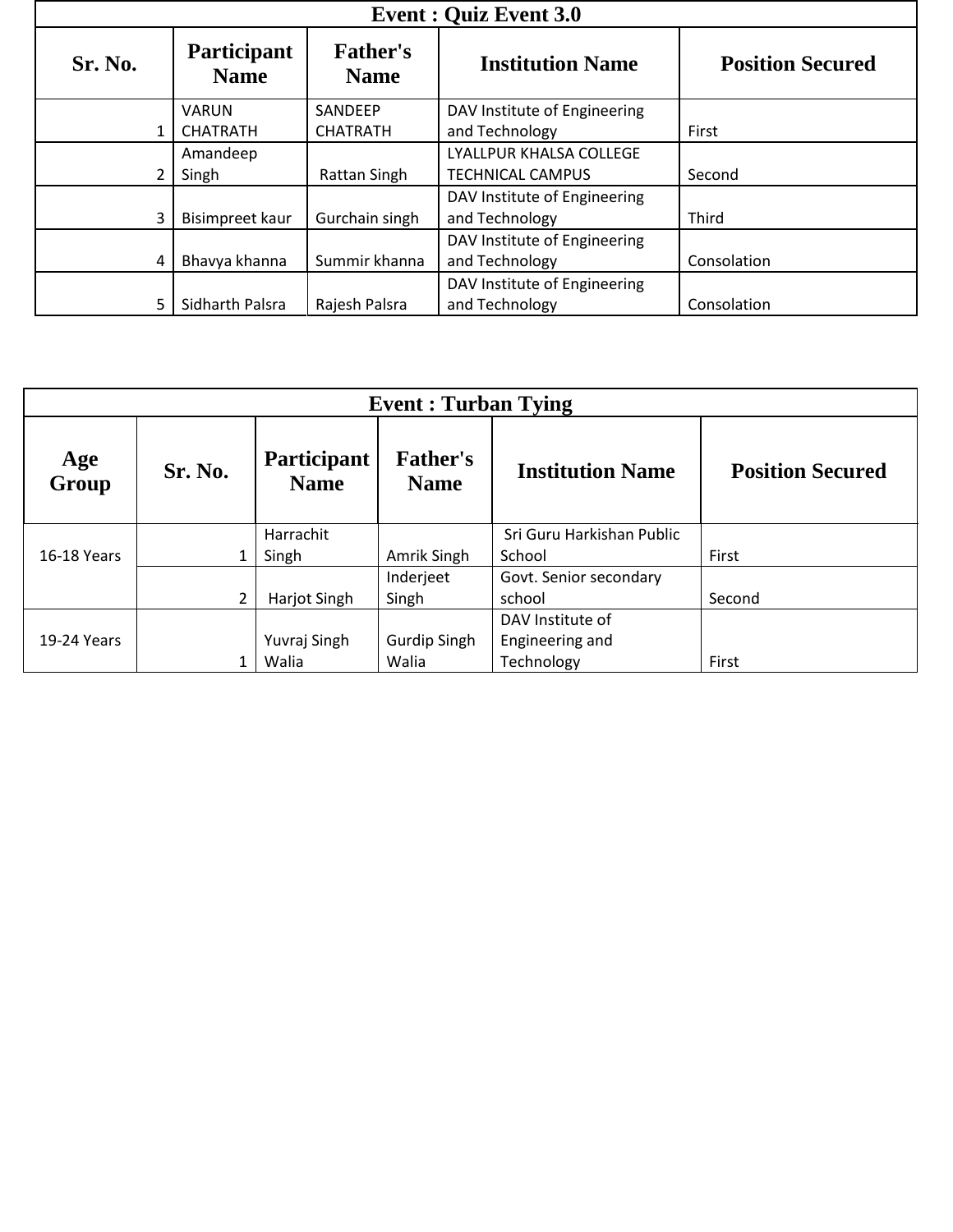| <b>Event: Elocation</b> |                |                     |                            |                                |                                   |                         |  |  |
|-------------------------|----------------|---------------------|----------------------------|--------------------------------|-----------------------------------|-------------------------|--|--|
| Age<br>Group            | Sr. No.        | <b>Entry</b><br>no. | Participant<br><b>Name</b> | <b>Father's</b><br><b>Name</b> | <b>Institution</b><br><b>Name</b> | <b>Position Secured</b> |  |  |
| $15 - 18$<br>Years      |                |                     |                            |                                | DAV Institute of                  |                         |  |  |
|                         |                | EL04                |                            |                                | Engineering and                   |                         |  |  |
|                         | $\mathbf{1}$   |                     | Shruti Sharma              | Raj kumar                      | Technology                        | First                   |  |  |
|                         |                |                     |                            |                                | DAV Institute of                  |                         |  |  |
|                         |                | EL <sub>06</sub>    |                            |                                | Engineering and                   |                         |  |  |
|                         | 2              |                     | Subhash Kumar              | Surendra Shah                  | Technology                        | Second                  |  |  |
| 19-24<br>Years          | $\mathbf{1}$   | <b>EL07</b>         | Tarunika Rampa             | Deepak Kumar                   | HMV college                       | First                   |  |  |
|                         |                |                     |                            |                                | DAV Institute of                  |                         |  |  |
|                         |                |                     |                            | Satish Kumar                   | Engineering and                   |                         |  |  |
|                         | $\overline{2}$ | EL08                | Yashika Sood               | Mohindra                       | Technology                        | Second                  |  |  |
|                         |                |                     |                            |                                | DAV Institute of                  |                         |  |  |
|                         |                |                     |                            |                                | Engineering and                   |                         |  |  |
|                         | 3              | EL <sub>05</sub>    | Shweta                     | Rajeev Kumar                   | Technology                        | Third                   |  |  |

| <b>Event: Sketching</b> |                |                     |                            |                                |                                                |                                   |
|-------------------------|----------------|---------------------|----------------------------|--------------------------------|------------------------------------------------|-----------------------------------|
| Age<br>Group            | Sr. No.        | <b>Entry</b><br>no. | Participant<br><b>Name</b> | <b>Father's</b><br><b>Name</b> | <b>Institution Name</b>                        | <b>Position</b><br><b>Secured</b> |
| $16 - 18$               |                | SK <sub>09</sub>    | Sakura                     | Kamal Kant                     | St Joseph'covent school                        | First                             |
| Years                   | $\mathfrak z$  | <b>SK10</b>         | Akshit Airi                | Munish Airi                    | State public school                            | Second                            |
| 19-24<br>Years          |                | SK04                | Subhash                    | Surendra<br>Shah               | DAV Institute of Engineering<br>and Technology | First                             |
|                         | $\overline{2}$ | SK02                | Kishpreet                  | Mr. Sukhdev<br>Singh           | DAV Institute of Engineering<br>and Technology | Second                            |
|                         | 3              | SK05                | Tanya                      | Ganesh<br>Kumar                | Hans Raj Mahila Maha<br>Vidyalaya              | Second                            |
|                         | 4              | SK <sub>03</sub>    | Bobby                      | Jiwan kumar                    | DAV Institute of Engineering<br>and Technology | Third                             |